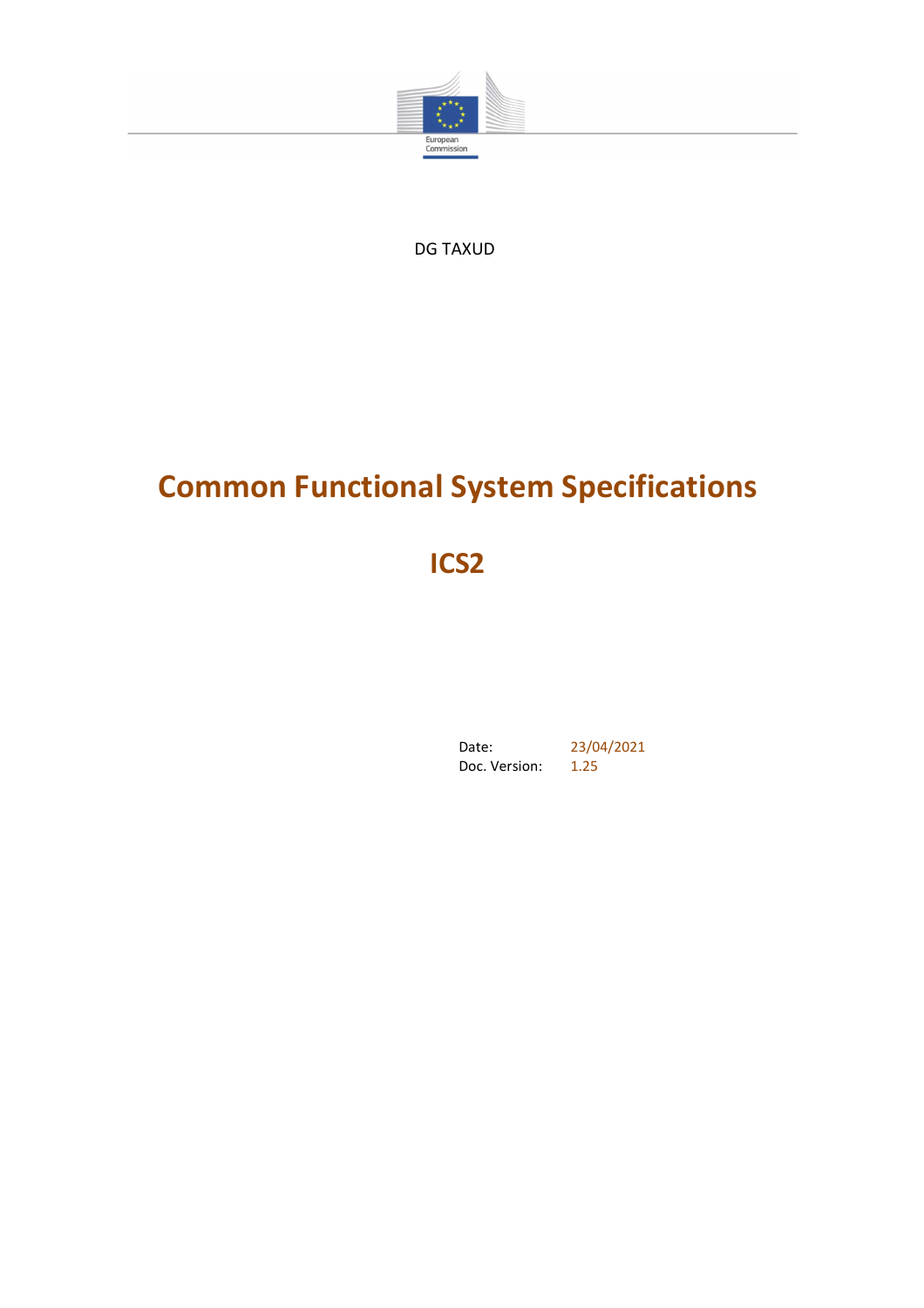#### **Document Control Information**

| <b>Settings</b>         | Value                                          |
|-------------------------|------------------------------------------------|
| <b>Document Title:</b>  | <b>Common Functional System Specifications</b> |
| <b>Project Title:</b>   | ICS <sub>2</sub>                               |
| <b>Document Author:</b> | DG TAXUD ICS2 Project team                     |
| <b>Project Owner:</b>   | DG TAXUD ICS2 Project team                     |
| Doc. Version:           | 1.25                                           |
| Sensitivity:            | <b>Basic</b>                                   |
| Date:                   | 23/04/2021                                     |

#### **Document Approver(s) and Reviewer(s):**

NOTE: All Approvers are required. Records of each approver must be maintained. All Reviewers in the list are considered required unless explicitly listed as Optional.

| <b>Name</b>   | Role | <b>Action</b> | <b>Date</b> |
|---------------|------|---------------|-------------|
| <b>ECCG</b>   |      | Approve       |             |
| <b>RIMSCO</b> |      | Review        |             |
|               |      |               |             |

#### **Document history:**

The Document Author is authorized to make the following types of changes to the document without requiring that the document be re-approved:

- Editorial, formatting, and spelling
- Clarification

To request a change to this document, contact the Document Author or Owner.

Changes to this document are summarized in the following table in reverse chronological order (latest version first).

| <b>Revision</b> | <b>Date</b> | <b>Created by</b> | <b>Short Description of Changes</b> |
|-----------------|-------------|-------------------|-------------------------------------|
| 1.0             | 07/05/2018  | <b>DG TAXUD</b>   | Initial version                     |
| 1.10            | 15/10/2018  | <b>DG TAXUD</b>   | Updated version for Release 1       |
| 1.11            | 07/12/2018  | <b>DG TAXUD</b>   | Updated document references         |
| 1.12            | 26/04/2019  | <b>DG TAXUD</b>   | Updated document references         |
| 1.20            | 07/06/2019  | <b>DG TAXUD</b>   | Updated version for Release 2       |
| 1.22            | 31/03/2020  | <b>DG TAXUD</b>   | Second update for Release 2         |
| 1.23            | 17/07/2020  | <b>DG TAXUD</b>   | Third update for Release 2          |
| 1.24            | 19/03/2021  | <b>DG TAXUD</b>   | R2 RfC's from MS CAB 29/01/2021 and |
|                 |             |                   | KELv0.09 implemented                |
| 1.25            | 23/04/2021  | <b>DG TAXUD</b>   | KELv0.10 implemented                |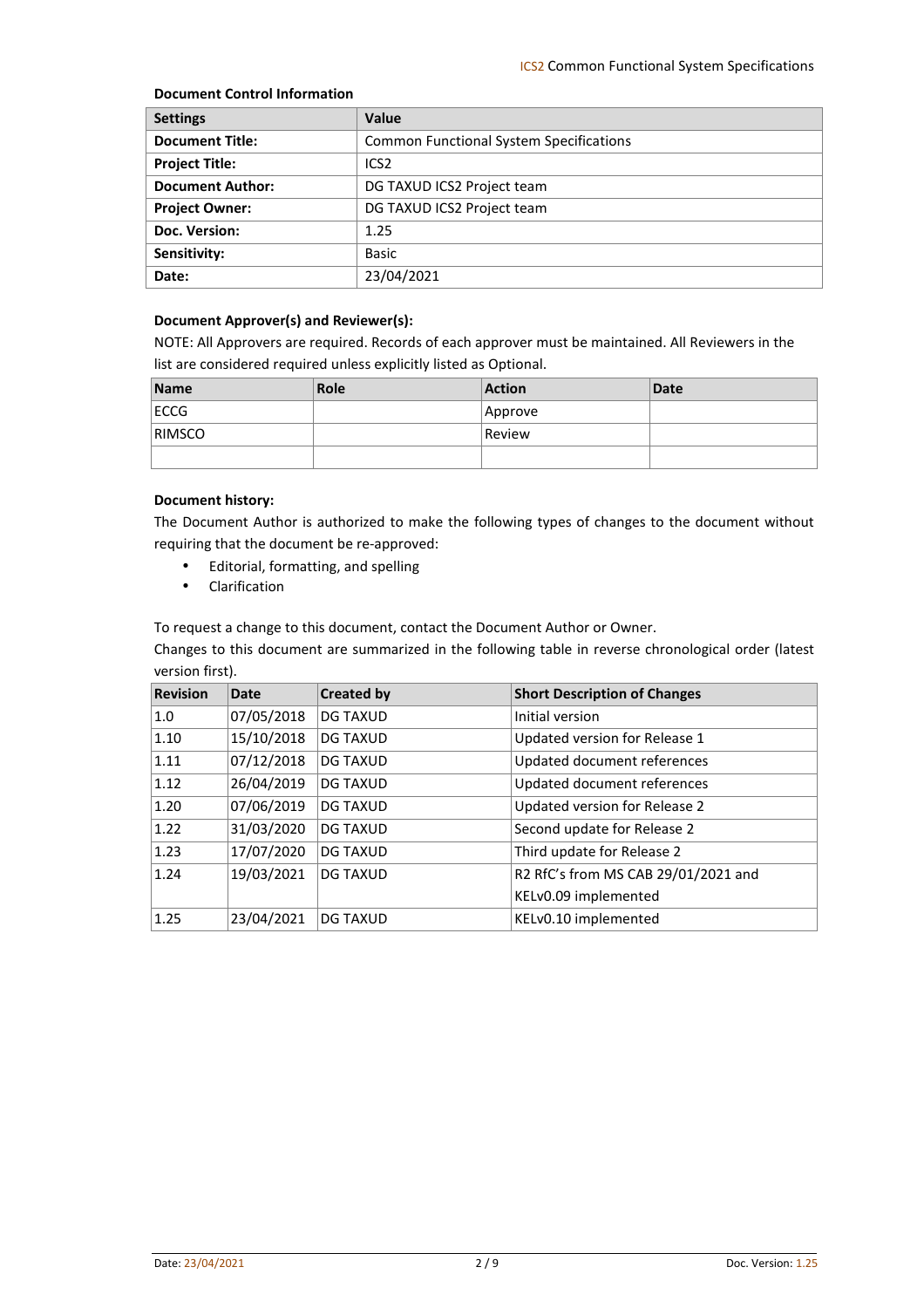#### **TABLE OF CONTENTS**

|              | 1.1              |  |
|--------------|------------------|--|
|              | 1.2              |  |
|              | 1.3              |  |
|              | 14               |  |
|              |                  |  |
|              |                  |  |
|              |                  |  |
|              |                  |  |
| $\mathbf{2}$ |                  |  |
| 3            |                  |  |
|              | 31               |  |
|              | 3.2 <sub>2</sub> |  |
|              | 3.3              |  |
|              | 3.4              |  |
|              | 3.5              |  |
|              | 3.6              |  |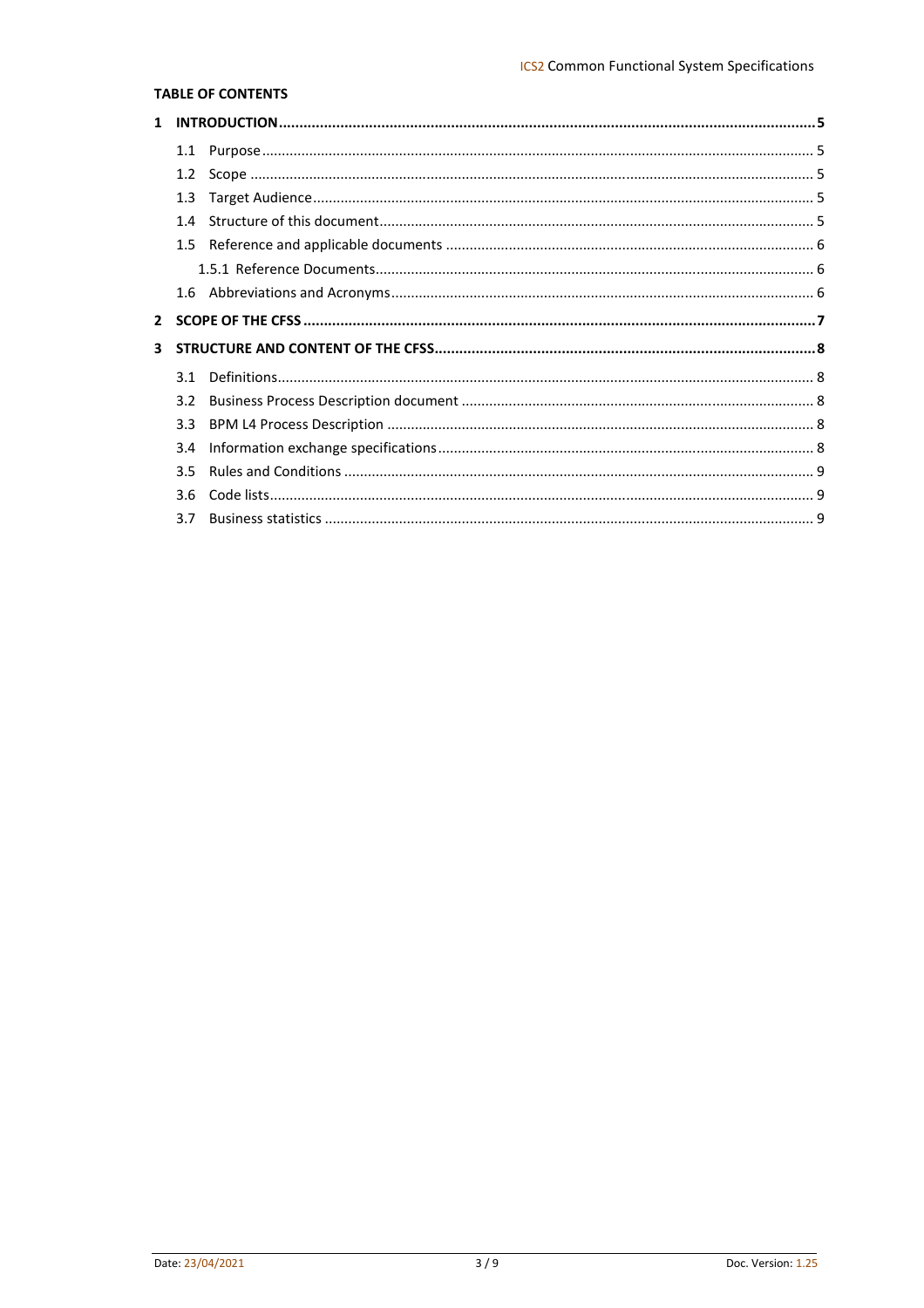#### **TABLE OF TABLES**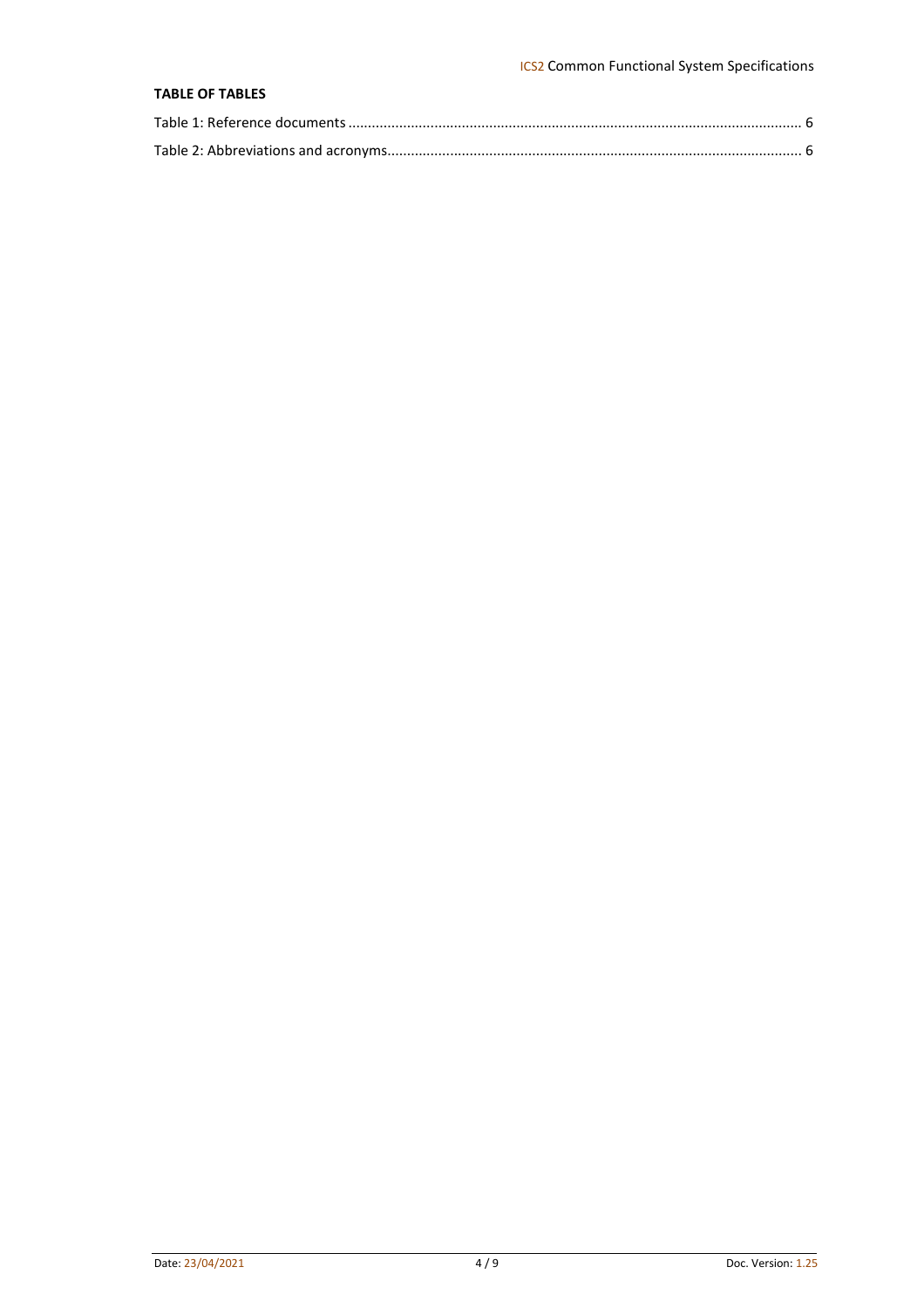#### **1 INTRODUCTION**

#### **1.1 Purpose**

This document describes the scope, structure and the content of the ICS2 Common Functional System Specifications.

It also serves as a release note of the new version 1.25 of the CFSS package.

### **1.2 Scope**

This document covers full ICS2 Common Functional System Specifications.

# **1.3 Target Audience**

The intended audience for this document are the representatives of the Member States, any person involved in ICS2 project.

# **1.4 Structure of this document**

The present document contains the following chapters:

- **Chapter 1 Introduction**: describes the scope and the objectives of the document;
- **Chapter 2 Scope of the CFSS:** explains the scope of the CFSS.
- **Chapter 3 Structure and content of the CFSS**: describes the structure of the CFSS and content of each artefact.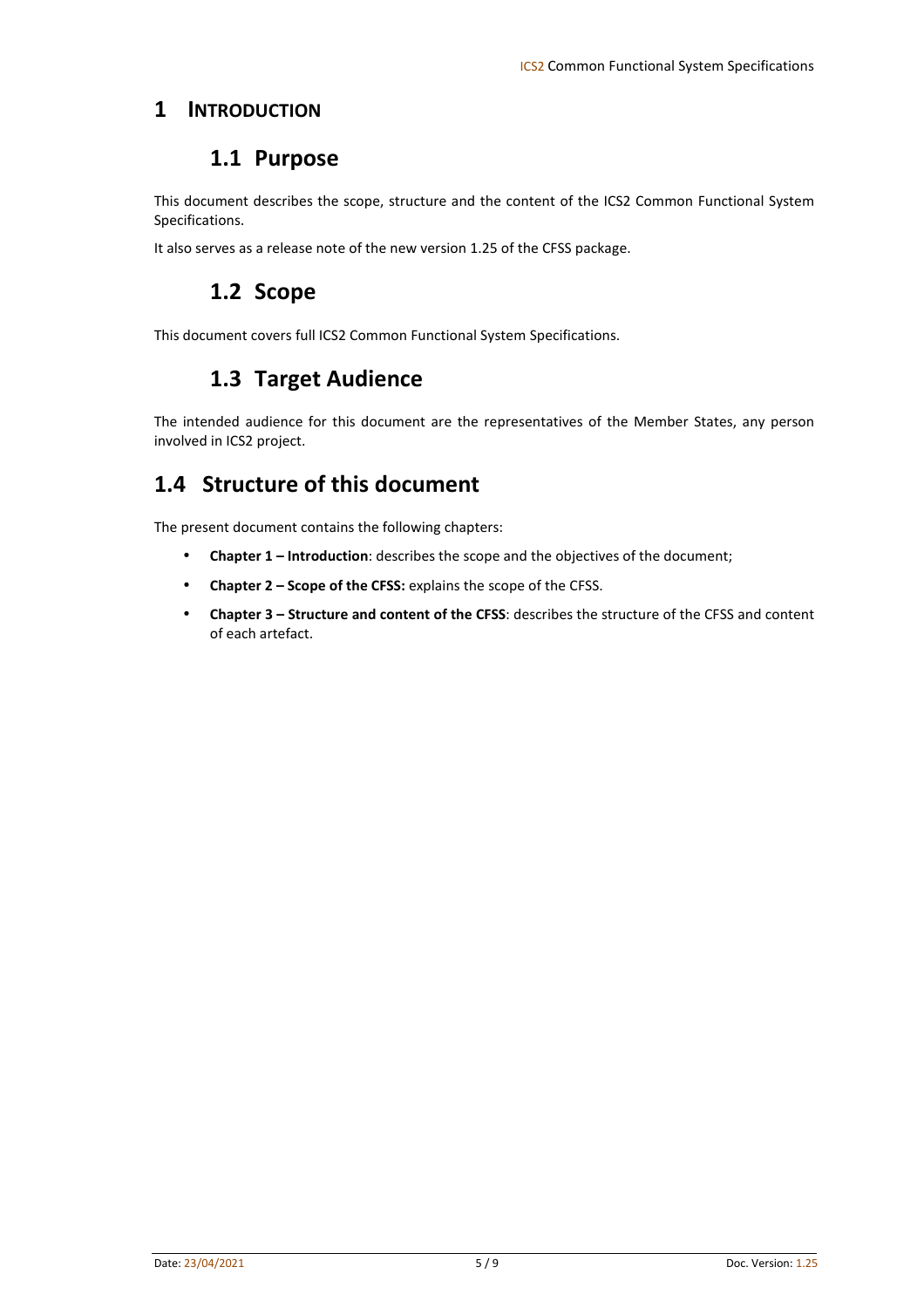# **1.5 Reference and applicable documents**

### **1.5.1 Reference Documents**

| Ref.            | <b>Title</b>                                    | Reference | <b>Version</b> | Date       |
|-----------------|-------------------------------------------------|-----------|----------------|------------|
| <b>R01</b>      | <b>ICS2 Definitions</b>                         |           | 1.10           | 15/10/2018 |
| <b>R02</b>      | <b>ICS2 Business Process Description</b>        |           | 1.23           | 19/03/2021 |
| <b>R03</b>      | ICS2 BPM L4 Process Description                 |           | 1.24           | 19/03/2021 |
| R <sub>04</sub> | <b>ICS2 Information Exchange Specifications</b> |           | 1.25           | 23/04/2021 |
| <b>R05</b>      | <b>ICS2 Rules and Conditions</b>                |           | 1.24           | 19/03/2021 |
| <b>R06</b>      | <b>ICS2 Code Lists</b>                          |           | 1.25           | 23/04/2021 |
| R <sub>07</sub> | <b>ICS2 Business Statistics</b>                 |           | 1.24           | 19/03/2021 |

*Table 1: Reference documents* 

# **1.6 Abbreviations and Acronyms**

| <b>Abbreviation/Acronym</b> | <b>Definition</b>                                     |
|-----------------------------|-------------------------------------------------------|
| <b>BPM</b>                  | <b>Business Process Model</b>                         |
| <b>CFSS</b>                 | <b>Common Functional System Specifications</b>        |
| CR.                         | Common Repository                                     |
| EU                          | European Union                                        |
| ICS <sub>2</sub>            | Import Control System 2                               |
| IE                          | Information exchange                                  |
| <b>MS</b>                   | <b>Member State</b>                                   |
| <b>NES</b>                  | National Entry System                                 |
| <b>OMS</b>                  | <b>Other Member State</b>                             |
| UCC DA and IA               | Union Customs Code Delegated Act and Implementing Act |

*Table 2: Abbreviations and acronyms*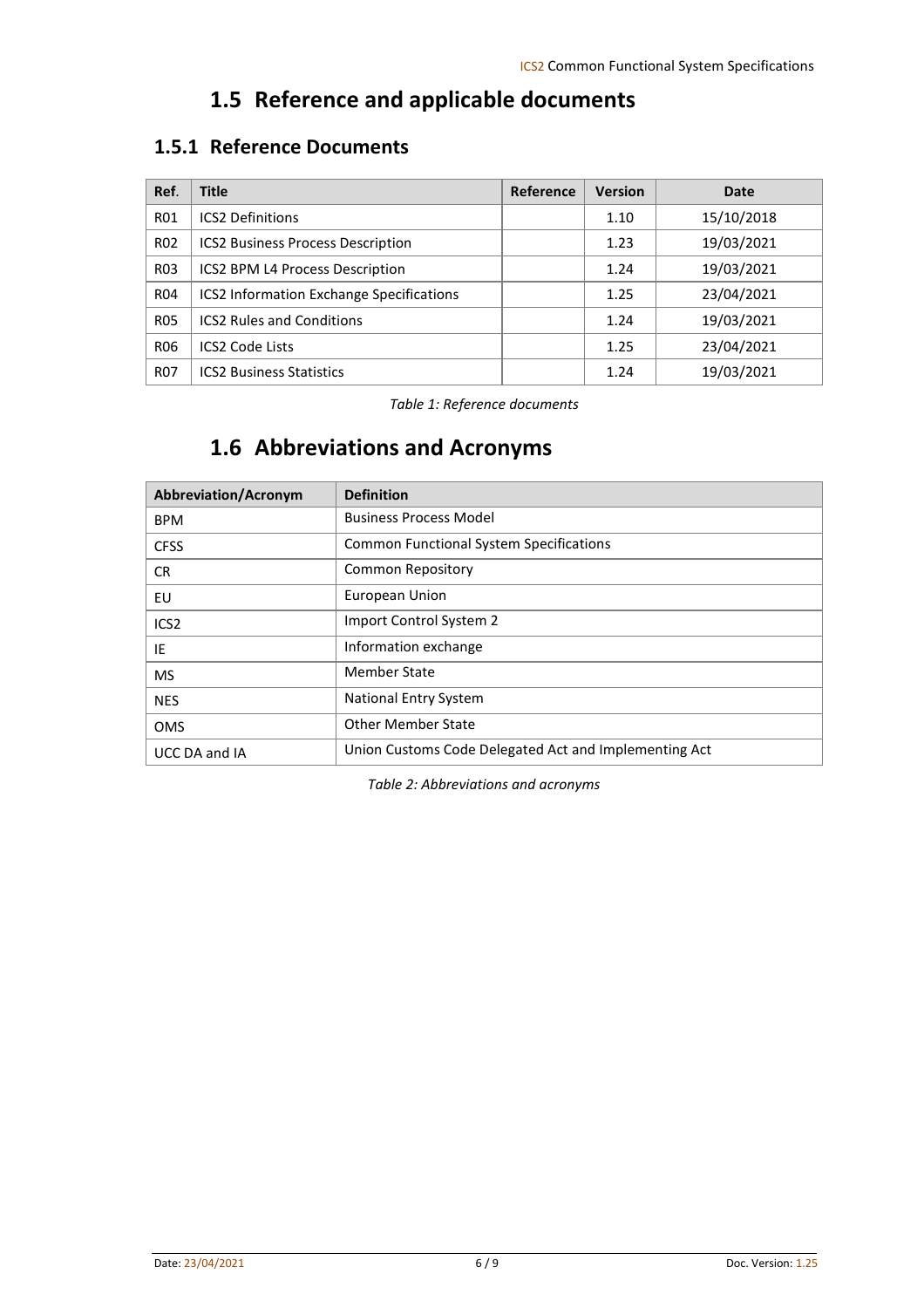# **2 SCOPE OF THE CFSS**

ICS2 Common Functional System Specifications cover:

- Lodgement and registration of the ENS filings (full or partial) and Arrival notifications via the Trader Interface;
- Processing of the ENS filings in the Common Repository in order to instantiate the ENS and make it available for the risk analysis by the MSs;
- Submission of the ENS by the CR to the National Entry Systems for risk analysis and e-Screening process;
- Processing and storing of the risk analysis and e-Screening results, control recommendations, control decisions, control results;
- Processing and storing of presentation information;
- Processing and storing of the referrals;
- Query and consultation of the ENS;
- Invalidation and amendment of ENS filings;
- E-Screening by the OMS;
- Compilation of Business Statistics by CR.

Not in scope of CFSS:

- Specifications for the customs declarations containing ENS particulars as per Art. 130 UCC;
- ENS filing for postal items on other modes of transport than air;
- ENS filing for express consignments on other modes of transport than air.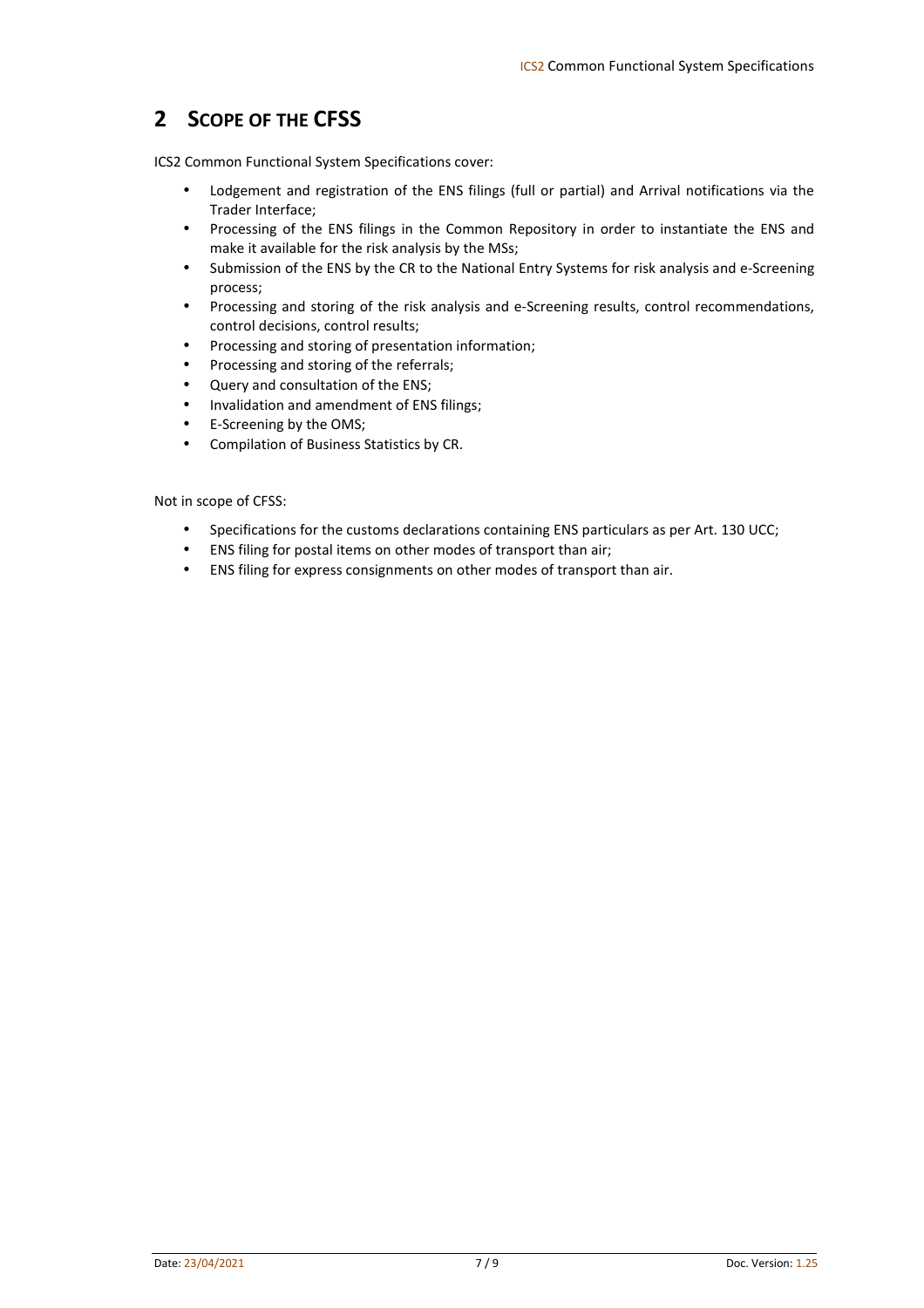### **3 STRUCTURE AND CONTENT OF THE CFSS**

ICS2 Common Functional System Specifications are provided as a package of documents covering different artefacts of the system specifications. The documents are describes below.

# **3.1 Definitions**

Definitions document [R0**1**] provides definitions of the terms used in ICS2 project. These definitions apply to all other related documents.

# **3.2 Business Process Description document**

Functional system specifications for the EU Customs IT systems are developed using the EU Customs BPM methodology. EU Customs BPM provides different views depending on level of detail that is relevant for the reader:

- L1 and L2 BPM give an overview of all customs business domains (core processes and enabling processes) and global business data and define the interaction between them,
- L2 and L3 BPM give an overview of the process steps and tasks (legal requirements) as defined by the UCC legislation,
- L4 BPM provides Functional Specifications/ Requirements.

Business Process Description document [R02] provides an end-to-end business process of entry of goods into the EU including the risk analysis and control.

This is a new Level 3.5 of the EU Customs BPM, which is IT system agnostic. It depicts the actual business process, including all the actors and their roles in the process. BPM L3.5 is in between the Level 3, which shows the legal process as defined in the UCC DA and IA, and Level 4, which shows the same process from an IT system perspective.

BPM L3.5 consists of High level overview and 7 sub-processes that provide a detailed overview of the ICS2 business process.

# **3.3 BPM L4 Process Description**

BPM L4 Process Description document [R03] provides a mapping of the business process and data to the IT system components.

There are 3 components of the ICS2:

- Trader interface
- Common Repository
- National Entry Systems

BPM L4 depicts the process at each of the system components, interfaces as well as information exchanges between the components. The process is depicted through the sequence of the system and human tasks and exchanges of messages. There is 1 Master process and 15 underlying sub-processes.

BPM L4 also provides 2 supporting processes which will offer additional functionalities to the Member States and the economic operators, such as the query for ENSs by the Member State Administrations and the consultation for specific ENS filings by the economic operators.

### **3.4 Information exchange specifications**

Information exchange specifications document [R04] consists of the main document and underlying documents per IE.

These specifications cover the structure and the content of all the messages to be exchanged between the system components.

The messages fall under 2 domains: